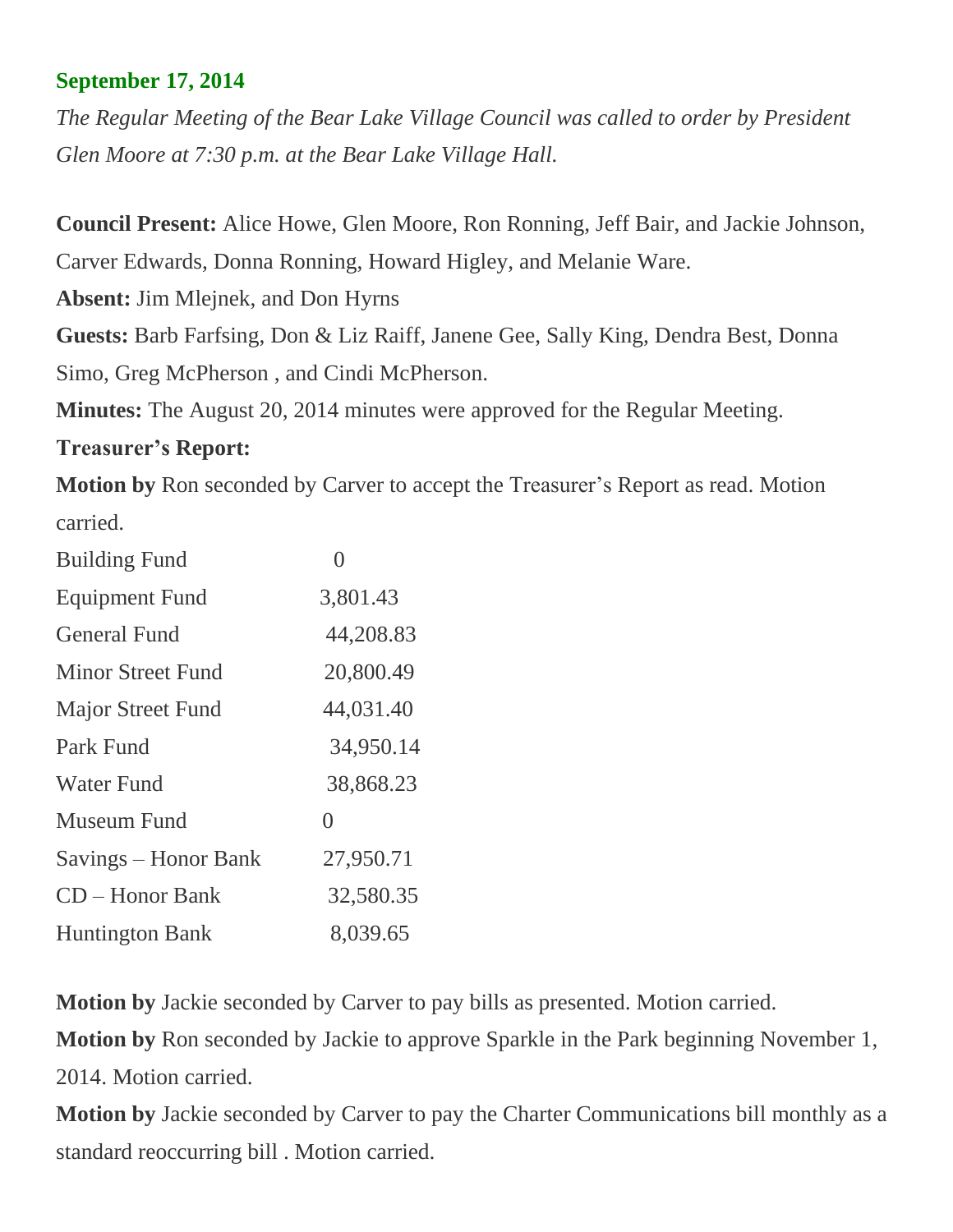**Motion by** Jeff seconded by Ron to sign the lease regarding the Museum as approved by both the Village of Bear Lake Board and the Museum Committee. Motion carried.

## **Discussions Held On:**

-Report Fund reimbursements monthly. From Park,\$6,480.00 Water, \$4,941.00 Major St.,\$3,170.33 and Minor St.,\$2,073.45 to General.

-The Park host is set for 2015. The hosts will be there June and August and the Roninng's will fill in for the month of July.

-The Charter bill for the park and the Village Hall will be paid as a standard bill. The Park Charter bill will go on hold beginning mid-October.

-New Chlorinators are being installed on September 18, 2014.

-The water system evaluation was completed. The Village of Bear Lake is in need of adopting a long term 20 year plan, which will need to be updated every three years. The current water bills have been at \$60.00 per quarter since 2009. Businesses that use more water should also be evaluated. The Village needs to prepare for repair and replacement costs.

-There are computer programs that will benefit the Village better than Quickbooks.

-The Village should also check with the township and determine the amount of water they are using specifically for the fire department.

-The Cross Connection bids are on hold. The Village will submit a request for more bids to the Michigan Municipal League. This is a free service.

-It was brought to the board's attention that the Township has two cross connections that have never been inspected.

-The board will need to determine whether or not the Village will fine property owners or charge a fee.

-Planning Commission meeting to be held October 7, 2014 at the Village Hall.

-The board should consider hiring a Deputy Clerk/Treasurer.

## **Meeting adjourned at 8:38 p.m.**

Respectfully Submitted, Melanie Ware, Clerk *Bills To Be Paid:*